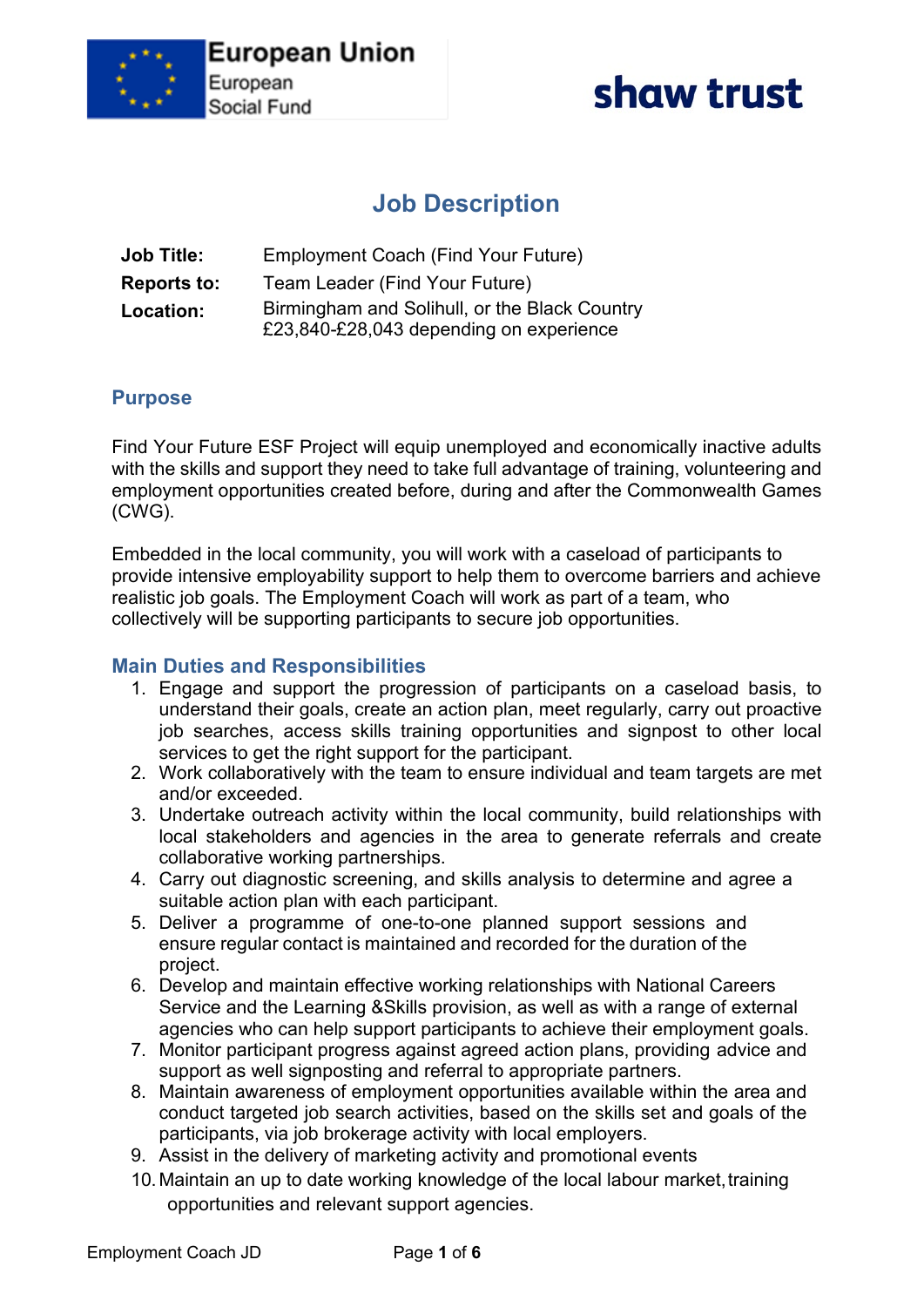



- 11. Maintain accurate and timely participant records in line with ESF contractual requirements. Produce appropriate documents and records to a high standard.
- 12.Record all interactions with participants on the CRM system in a timely manner to meet contract deadlines, compliance and evidence requirements
- 13.Work flexibly as required which may require some working out of normal office hours
- 14.Share best practice with colleagues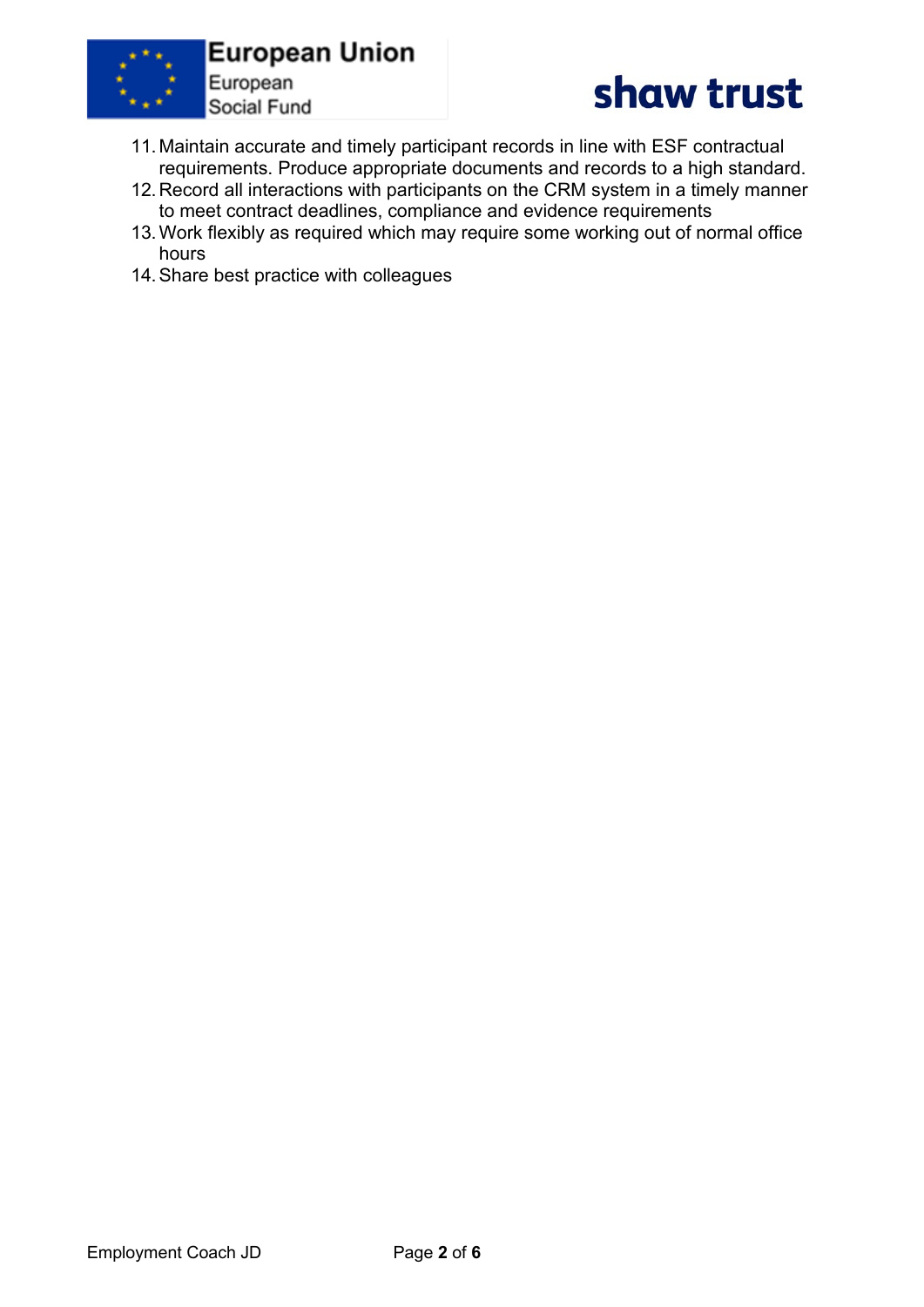

# shaw trust

# **Other**

- 1. To undertake any further training as identified in the Shaw Trust review procedures.
- 2. Ensure that safe working practices are followed in respect of COSHH and other Risk Assessment control measures.
- 3. Employees must comply with the provisions of 'The Health and Safety at Work Act 1974' and must take reasonable care for the health and safety of themselves and of other persons who may be affected by their acts of omissions whilst at work. Employees are also required to cooperate with their employer to enable them to perform or comply with any statutory provisions. The Trust's efforts to promote a safe and healthy working environment can only succeed with the full co-operation of itsemployees.
- 4. To understand, comply with and promote Shaw Trust's safeguarding policy and procedures. It is the responsibility of all employees to make the working environment safe and secure for all. Everyone must adhere to the 5 Rs in relation to possible abuse: Recognition, Response, Reporting, Recording and Referral. The Trust can only ensure its dedication to the protection of vulnerable people with the full cooperation of its employees.
- 5. The Trust has an Equality and Diversity Policy, and it is the responsibility of all staff to comply with this. The key responsibilities for staff under this Policy are set out in the Trust Code of Conduct.
- 6. To maintain the confidentiality about participants, staff, and other Trust business. The work is of a confidential nature and information gained must not be communicated to other persons except in the recognised course of duty. The post holder must meet the requirements of the Data Protection Act at all times.
- 7. Be aware of, promote and implement Shaw Trust 's Quality and Information Security Management Systems.
- 8. To report to Line manager, or other appropriate person, in the event of awareness of bad practice.
- 9. Recycle and manage energy within your environment.
- 10.Ensure that good practice is shared across employment services and with the wider organisation.
- 11.Actively promote and embed the Trust's behaviors.

**This role description is intended to provide a broad outline of the main duties and responsibilities only. The post holder will need to be flexible in developing the role in conjunction with the line manager. The post holder may be asked to carry out any other delegated duty or task that is in line with their post.**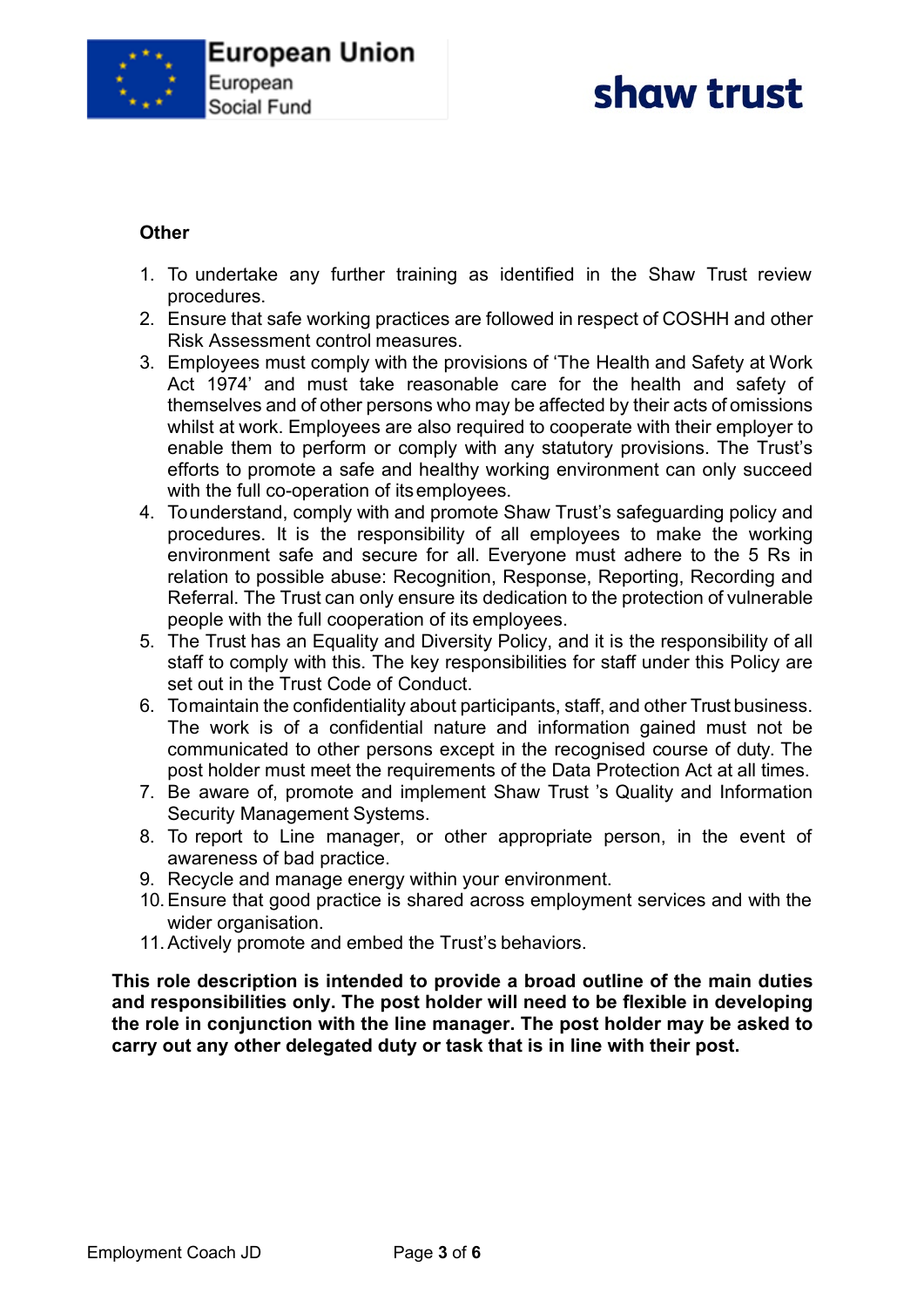

# shaw trust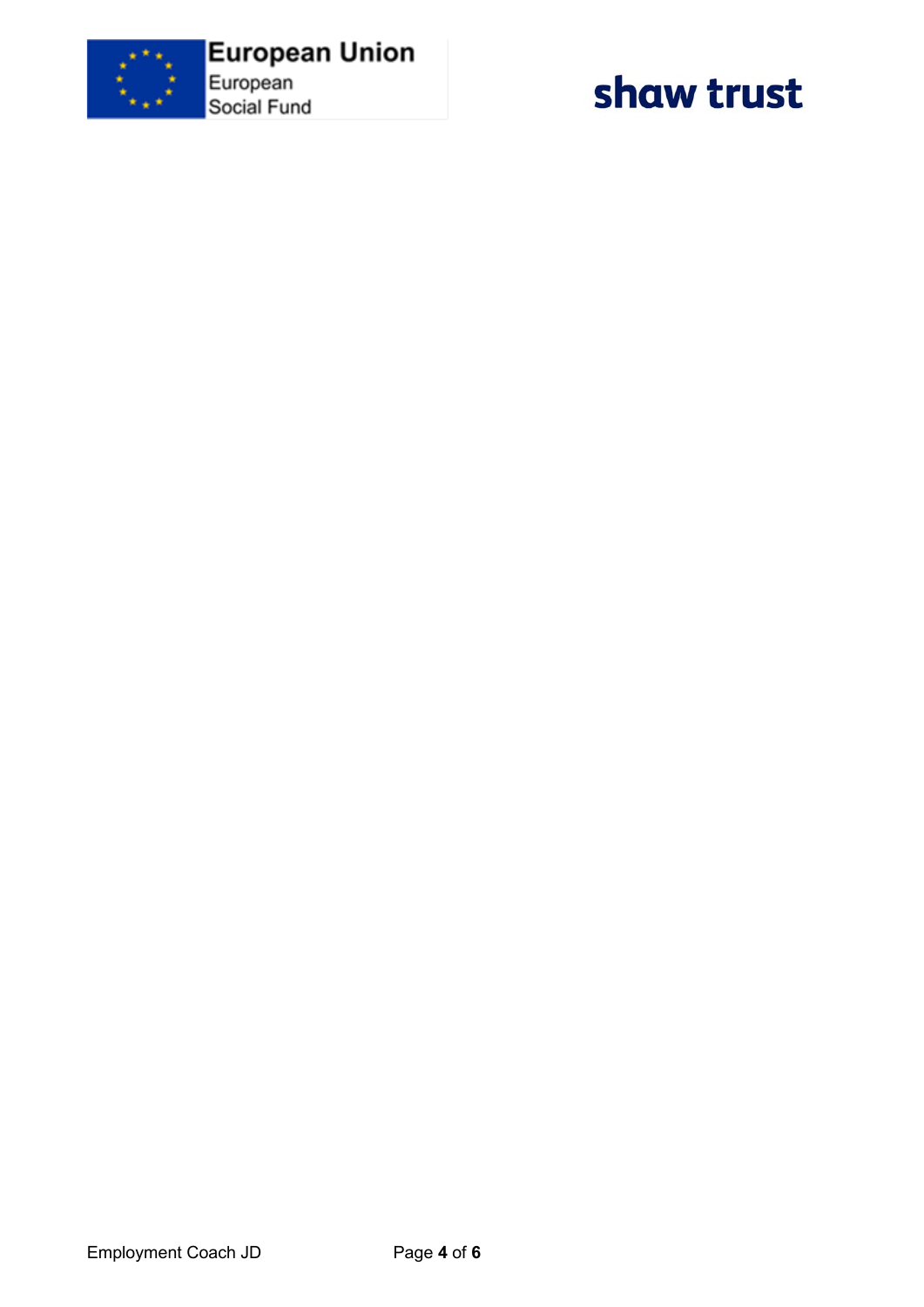

Social Fund

### **Person Specification**

#### $(E = E$ ssential,  $D = D$ esirable)

# **SKILLS AND CORE COMPETENCIES**

# **Technical competency (qualifications and training)**

- Minimum of GCSEs grade 4 in English and Maths or equivalent. (E)
- Hold (or willingness and ability to achieve) Level 3 Employment Related Services/Information, Advice and Guidance qualification or equivalent. (E)

#### **Experience**

- Knowledge of and understanding of employment support services delivery. (E)
- Experience of engaging with the client group and demonstrating an understanding of the barriers individuals may face in finding suitable work. (E)
- Experience of providing high quality one-to-one support or coaching that is motivational and engaging. (E)
- Experience in action planning to manage progression. (E)
- Experience in identifying individual's motivators to enable them to take ownership of their goals and actions. (E)
- Strong track record in achieving individual and team performance targets and goals. (E)
- An understanding of the local and regional labour market and employment issues within one or more sectors or industries. (E)

#### **Skills and Attributes**

- Understanding of the client group and the barriers they face (E)
- Ability to build a good rapport and trust to help and support others to reach their goals. (E)
- Comfortable and confident engaging with individuals and groups (E)
- Ability to work on own initiative and as part of a team.  $(E)$
- Willingness to travel to outreach locations. (E)
- Flexibility to cope with the varying demands of the role, managing time effectively to achieve the desired results. (E)
- Comfortable working remotely using a range of digital channels including phone, video conferencing, instant messaging, and email. (E)
- Ability to work on own initiative and as part of a team.  $(E)$
- Solutions focused with ability to work under pressure. (E)
- Attention to detail in maintaining accurate and auditable records for ESF. (E)
- A practical understanding of recruitment and selection and job brokering processes within one or more sectors or industries. (E)
- Good IT skills, including familiarity with Microsoft Office software and previous experience of working with databases. (E)
- Understanding of data protection and information security. (E)
- Previous experience of working on a European Social Fund (ESF) project. (D)